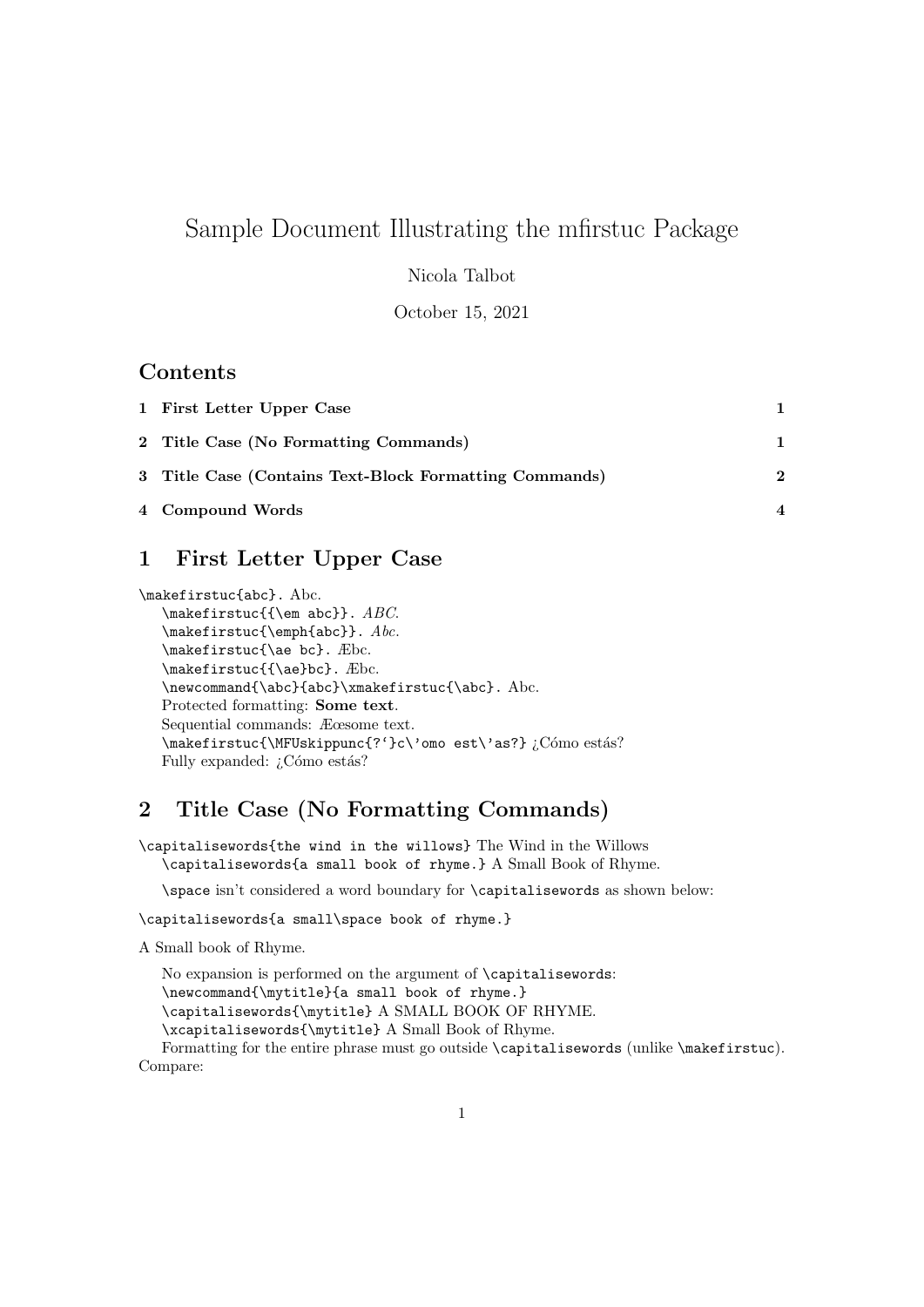\capitalisewords{\textbf{a small book of rhyme.}}

A small book of rhyme.

\textbf{\capitalisewords{a small book of rhyme.}}

#### A Small Book of Rhyme.

Use \capitalisefmtwords instead. The starred form is limited to one text-block command at the start of the argument.

\capitalisefmtwords\*{\emph{a small book of rhyme}}

```
A Small Book of Rhyme
```
Additional text-block commands can cause unexpected results.

\capitalisefmtwords\*{\emph{a small} book \textbf{of rhyme}}

A Small Book Of rhyme

### <span id="page-1-0"></span>3 Title Case (Contains Text-Block Formatting Commands)

The unstarred form of \capitalisefmtwords is still a bit experimental and is only designed for phrases that contain text-block commands with a single argument, which should be a word or sub-phrase.

```
\capitalisefmtwords{\textbf{a small book of rhyme}}. A Small Book of Rhyme.
\capitalisefmtwords{\textbf{a small book} of rhyme}. A Small Book of Rhyme.
\capitalisefmtwords{a \textbf{small book} of rhyme}. A Small Book of Rhyme.
\capitalisefmtwords{\textbf{a} small book of rhyme}. A Small Book of Rhyme.
\capitalisefmtwords{a small book \textbf{of rhyme}}. A Small Book of Rhyme.
```
Be careful of trailing spaces at the end a group. They can confuse things.

```
\capitalisefmtwords{\textbf{a small }book of rhyme}. A Small book of Rhyme.
\capitalisefmtwords{\textbf{a small book }of rhyme}. A Small Book of Rhyme.
\capitalisefmtwords{\textbf{a small book of }rhyme}. A Small Book of rhyme.
```
Use semantic commands for things like quotations:

```
\verb+\newcommand*{\qquad}{\qquad [1]{' '#1'}'\capitalisefmtwords{\qt{a small book of rhyme.}}
```
"A Small Book of Rhyme."

(But make them robust if you intend using commands like \ecapitalisefmtwords.) Similarly for other types of punctuation:

```
\newcommand*{\esq}[1]{'?#1?}
\capitalisefmtwords{\esq{D\'onde est\'a libro}}
```
¿Dónde Está Libro?

Anything more complicated than a simple one-argument text-block command requires the starred version.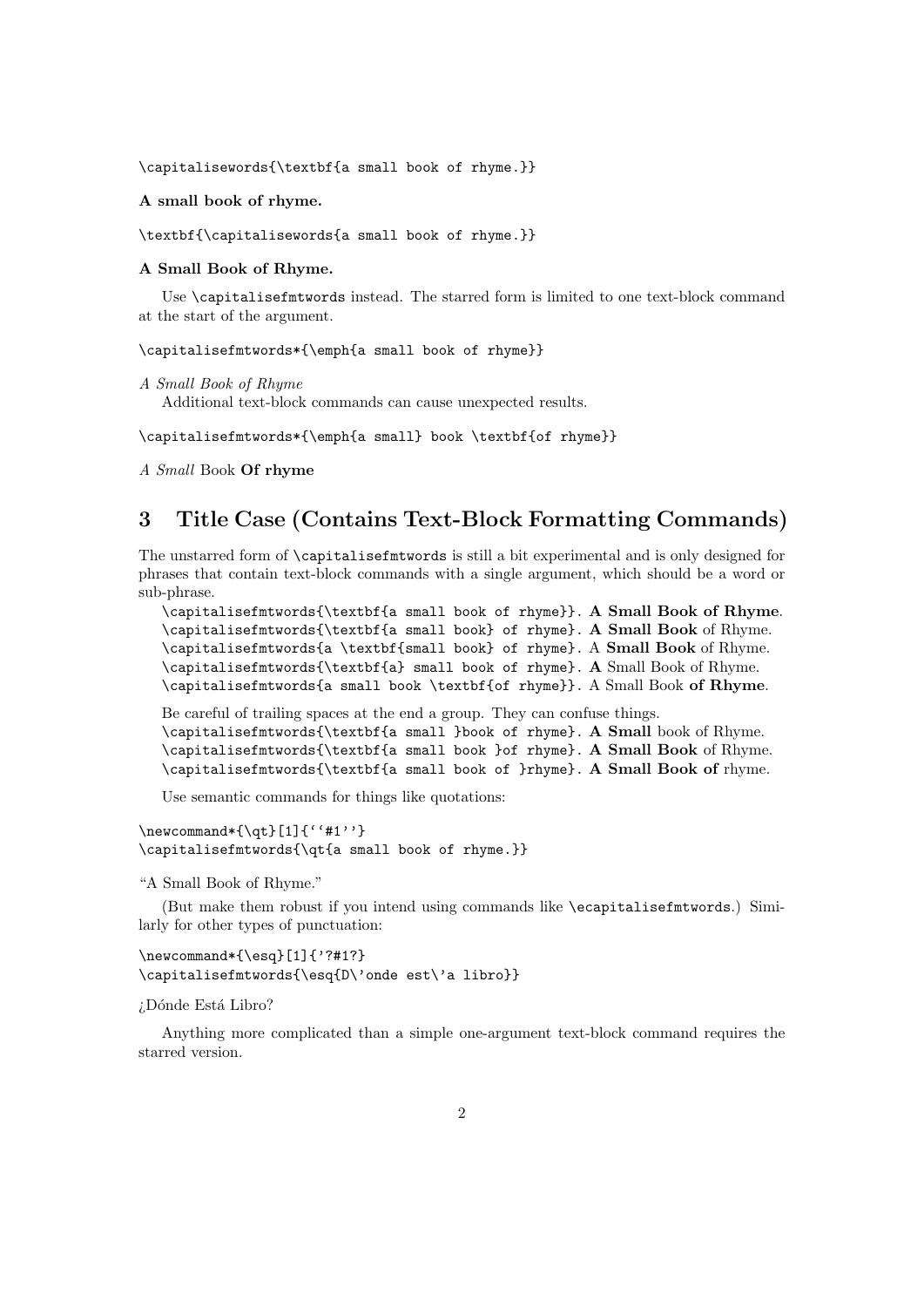```
\newcommand*{\swap}[2]{{#2}{#1}}
\capitalisefmtwords*{\textbf{an \swap{un}{usually} small book of} rhyme}.
```
### An usuallyUn Small Book of Rhyme.

Nested text-block commands:

\capitalisefmtwords{\textbf{a \emph{small book} of} rhyme}.

A Small Book of Rhyme.

\capitalisefmtwords{\textbf{a \emph{small book}} of rhyme}.

A Small Book of Rhyme.

\capitalisefmtwords{\textbf{\emph{a small} book of} rhyme}.

#### A Small Book of Rhyme.

An empty brace at the start of a word will suppress the case-changing.

\capitalisefmtwords{\textbf{a small {}book of} rhyme}.

A Small book of Rhyme.

Suppress case-changing for problematic commands by inserting an empty group in front:

```
\capitalisefmtwords{{}\textcolor{red}{a} small book of
{}\textcolor{red}{rhyme}}.
```
a Small Book of rhyme.

If possible provide semantic command instead.

```
\newcommand*{\alert}[1]{\textcolor{red}{#1}}
\capitalisefmtwords{\alert{a} small book of \alert{rhyme}}.
```
### A Small Book of Rhyme.

No formatting commands in the following example: \capitalisefmtwords{a small book of rhyme}. A Small Book of Rhyme.

Avoid scoped declarations. The next example doesn't work.

### \capitalisefmtwords{{\bfseries a \emph{small book} of} rhyme.}

a Small book of Rhyme.

If a command isn't followed by a grouped argument, the case-change is applied to the command (on the assumption that it's a character command, such as \ae). This can have an odd effect if case-changing has no meaning for that command. As illustrated next:

\capitalisefmtwords{\relax a book of rhyme.} a Book of Rhyme.